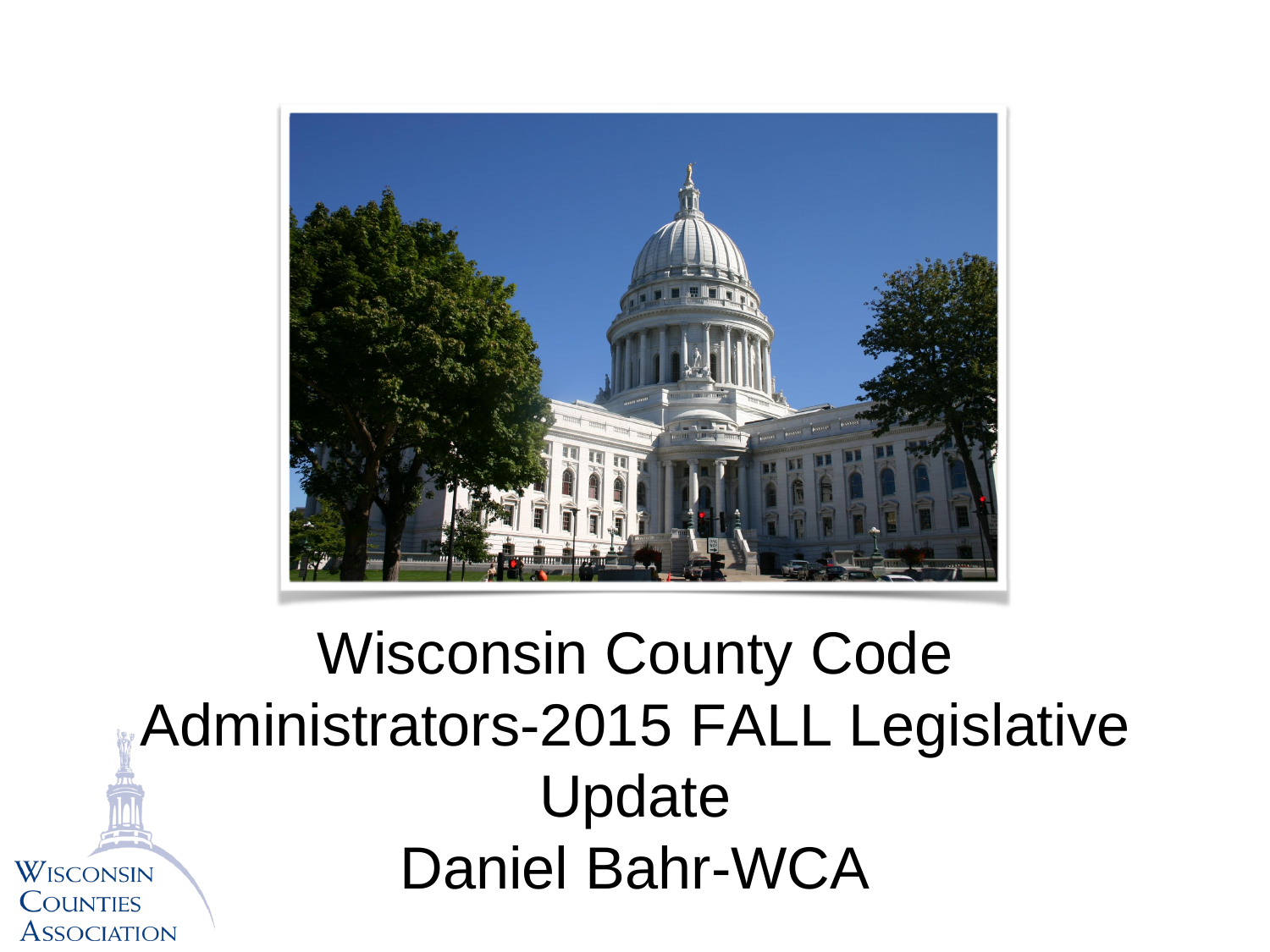## PRIVATE ON-SITE WASTEWATER TREATMENT **SYSTEMS**

- The Governor's budget recommended transferring all regulatory authority related to the review of private on-site wastewater treatment systems, as well position and associated funding from the Department of Safety and Professional Services to the Department of Natural Resources
- The proposal also deleted funding for the Wisconsin Fund Grant Program. In 2014, \$2.3 million was allocated to low income homeowners for assistance with their Private Onsite Wastewater Treatment System (POWTS)
- **Thanks to the work of WCCA and WCA staff, the POWTS program** will remain in in DSPS and full funding was restored in the first year of the biennium and half of the funding was restored in the second year.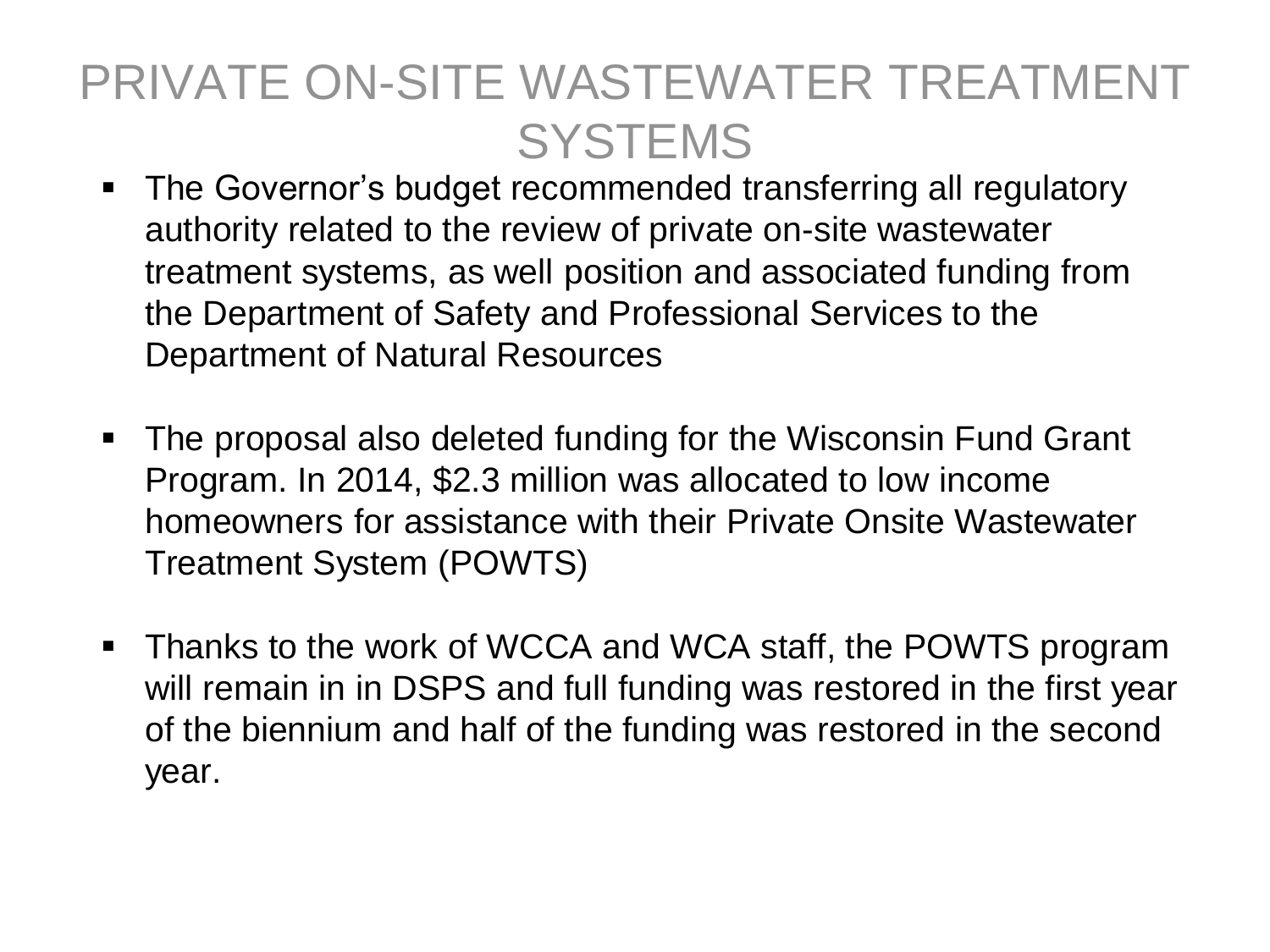### RECYCLING

**Municipal and County Recycling Grants:** The Governor's budget cuts \$4 million in funding from the program in FY 2015-16 and maintains current funding levels for the program in FY 2016-17.

Funding for the program declines from \$19 million to \$15 million in FY 2015- 16 and is held at \$19 million in FY 2016-17. The program was created by 1989 Act 335 to provide grants to responsible units of local government for expenses related to DNR approved recycling programs and for landfill bans on recyclable materials.

**UPDATE SB 340: A follow up bill by Sen. Cowles is in play to restore \$2.3 million of the \$4 million dollar first year cut from the ending balance in the Environmental Management Account.**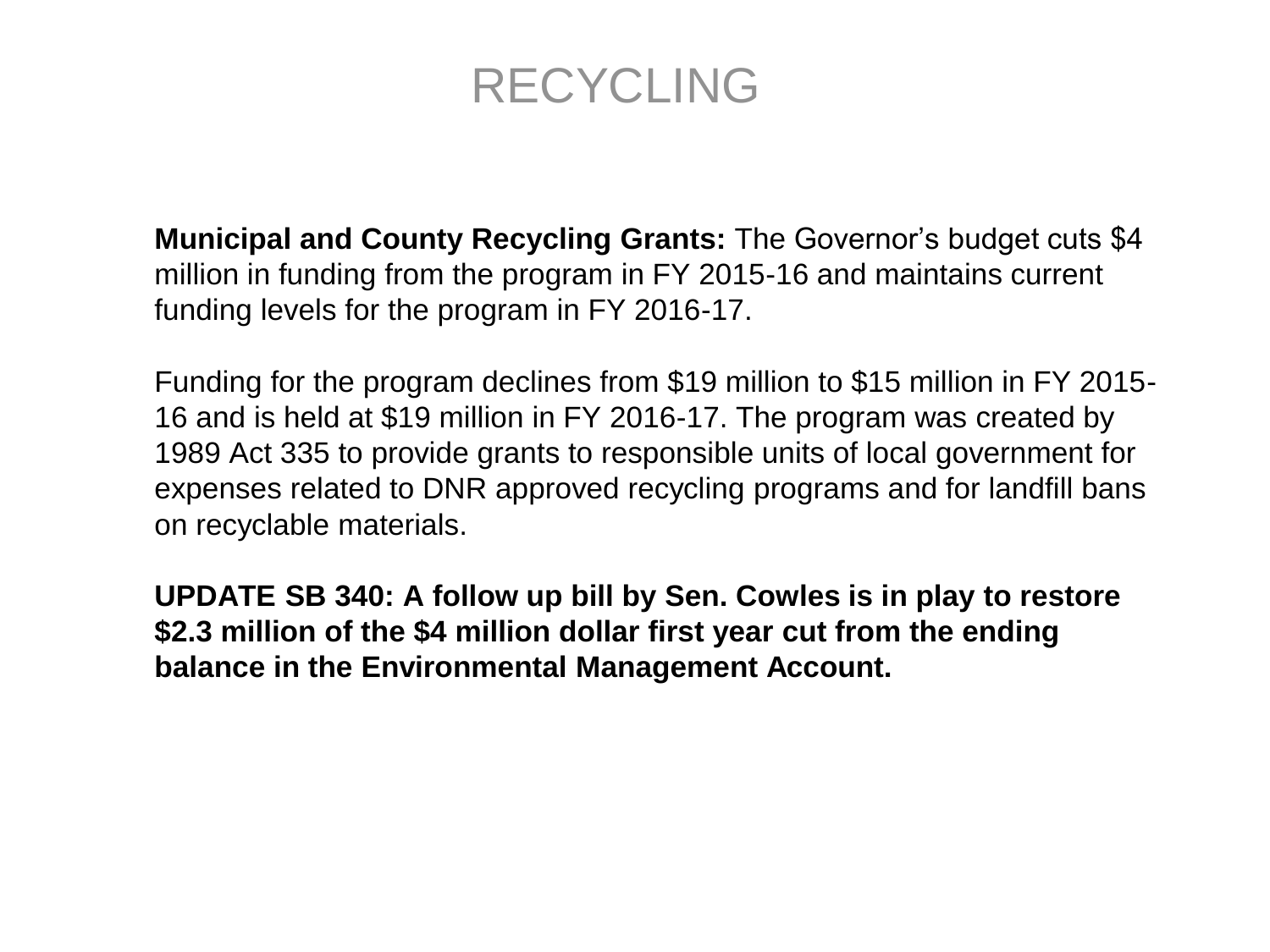### SMART GROWTH & COMPREHENSIVE PLANNING

- **SB 266:** a bill relating to the repeal of the comprehensive planning law signed in 1999 by Governor Thompson. The policy is often referred to as "smart growth."
- At the time, the final product was developed after months of deliberations among a unique coalition of organizations, including the Wisconsin Realtors Association, 1000 Friends of Wisconsin and WCA.
- There are several benefits of comprehensive planning that includes consideration of economic development, housing, transportation systems, agricultural resources, natural resources, historic resources, utilities and community facilities.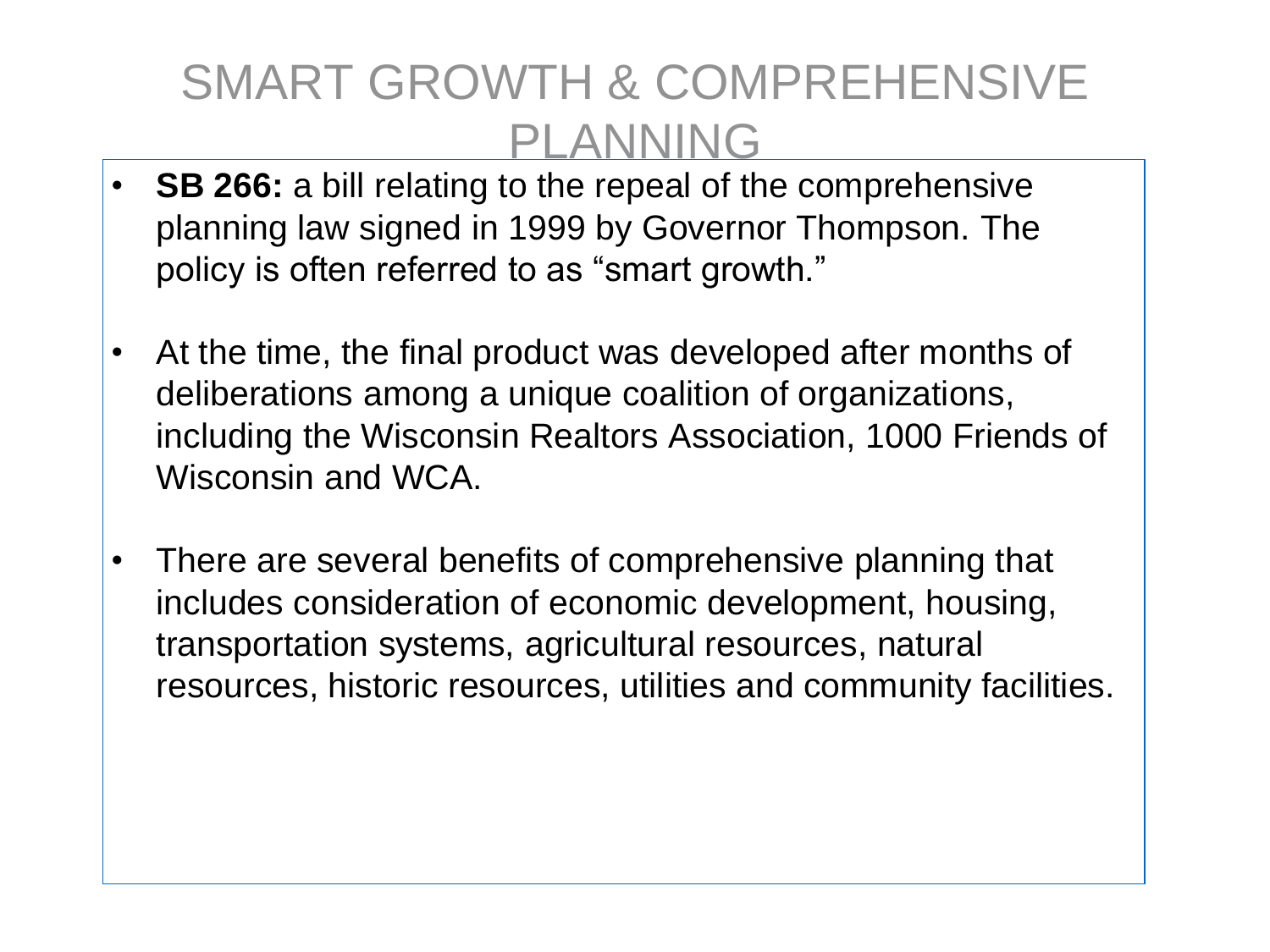#### SMART GROWTH & COMPREHENSIVE PLANNING

- Not every community is required to have a comprehensive plan, only those cities, villages, towns and counties that are involved with official mapping, subdivision regulation and zoning are required to implement a comprehensive plan.
- WCA issued testimony in opposition to the bill. Similar bills to repeal the law are typically introduced each session.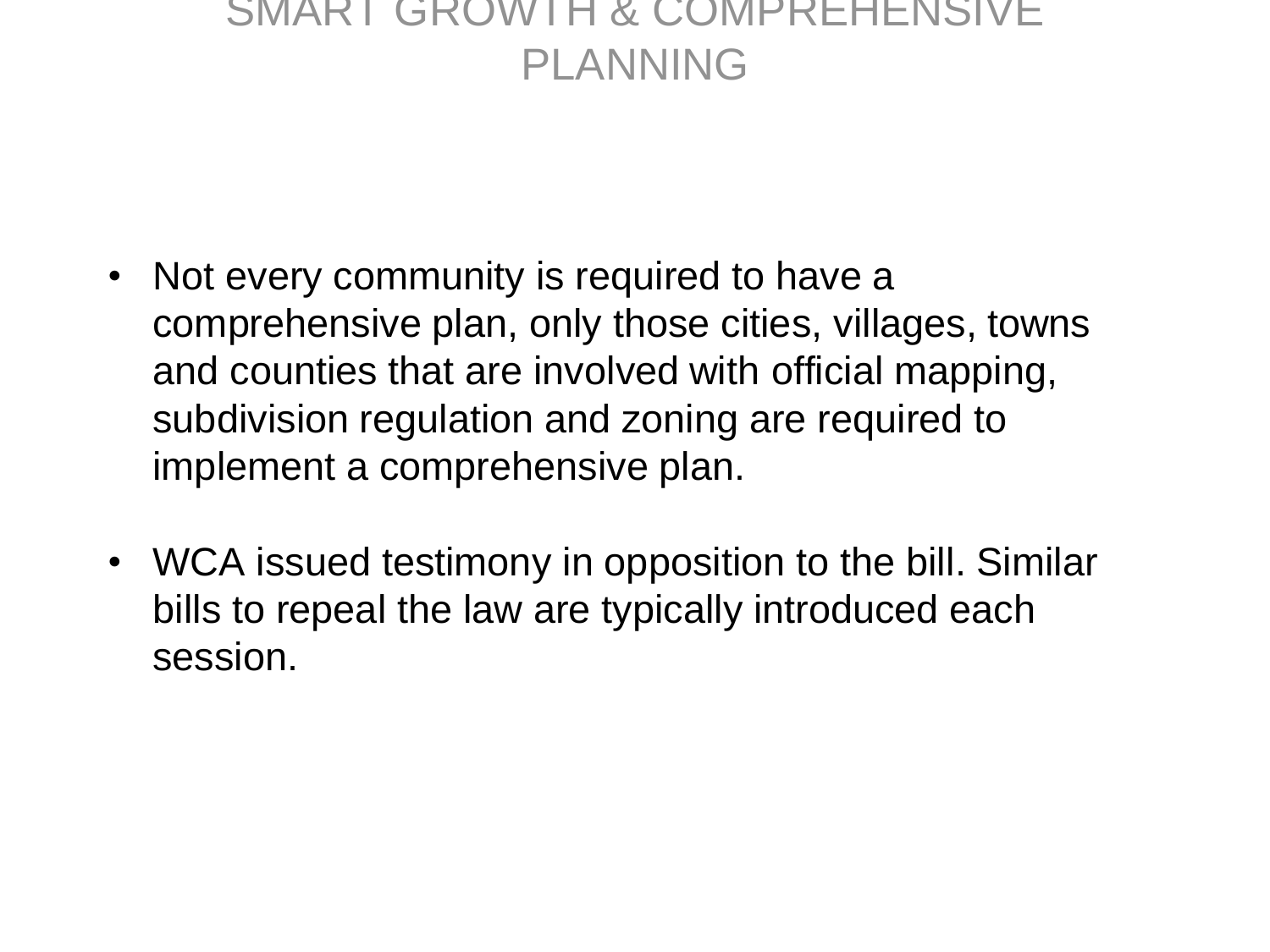# General Zoning

• **State-Wide Town Withdrawal from County Zoning**

WCA does not expect movement on a statewide bill

• **Dane County Zoning**

WCA expects to see a bill pushed by Dane County GOP Legislators and from the Dane County Towns Association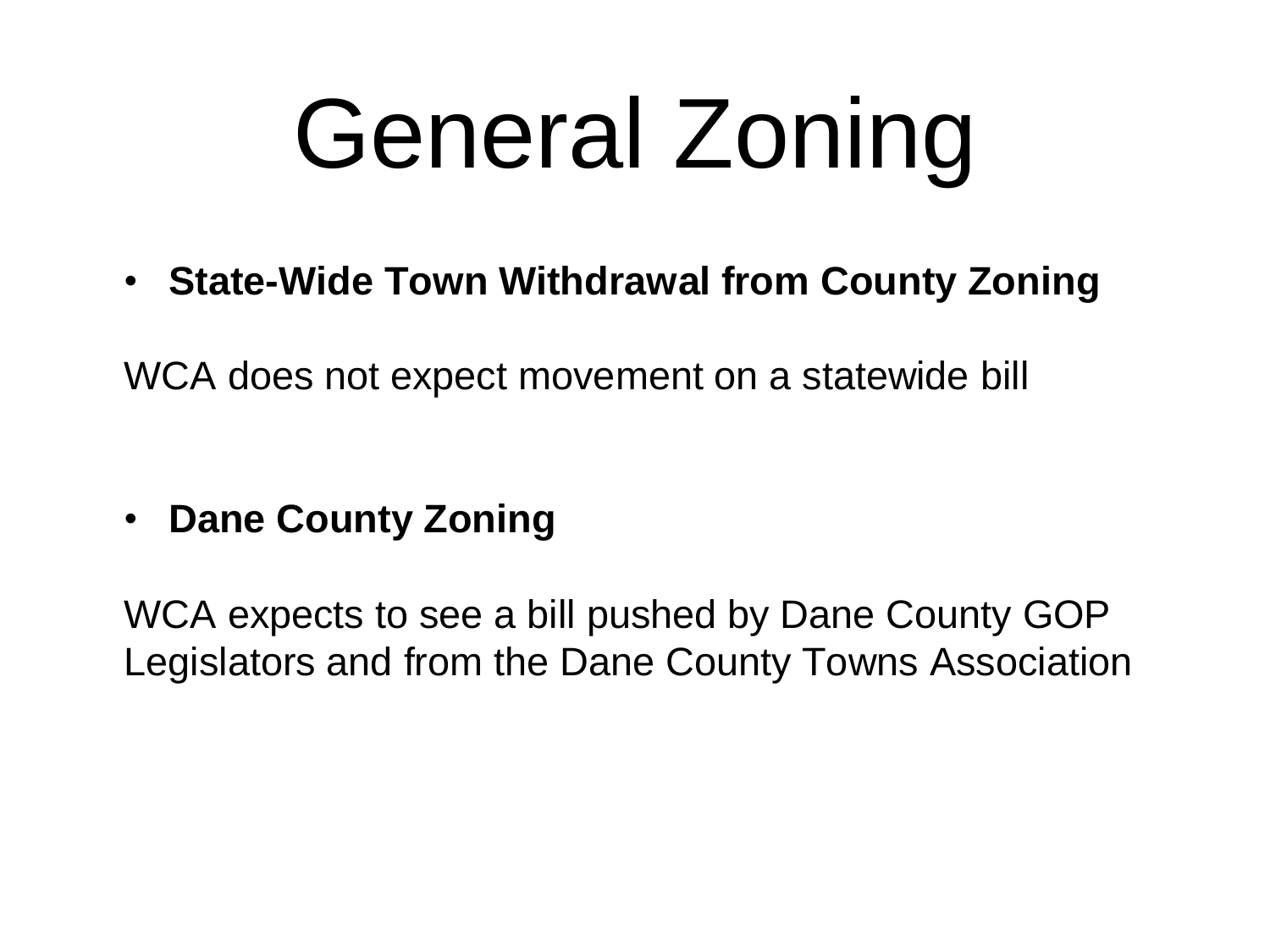## Shore-land Zoning Clean Up Bill

WCA is working with Rep. Adam Jarchow and Sen. Sheila Harsdorf on changes to the state's shore-land zoning code, in response to changes made during the state budget process (Now Act 55).

WCA worked with WCCA President Terri Dopp-Paukstat and WCCA 1st Vice-President Terry Ochs to provide land owners and counties flexibility.

Our workgroup provided three main asks to the legislature. Rep. Adam Jarchow is currently drafting a bill to address our requests: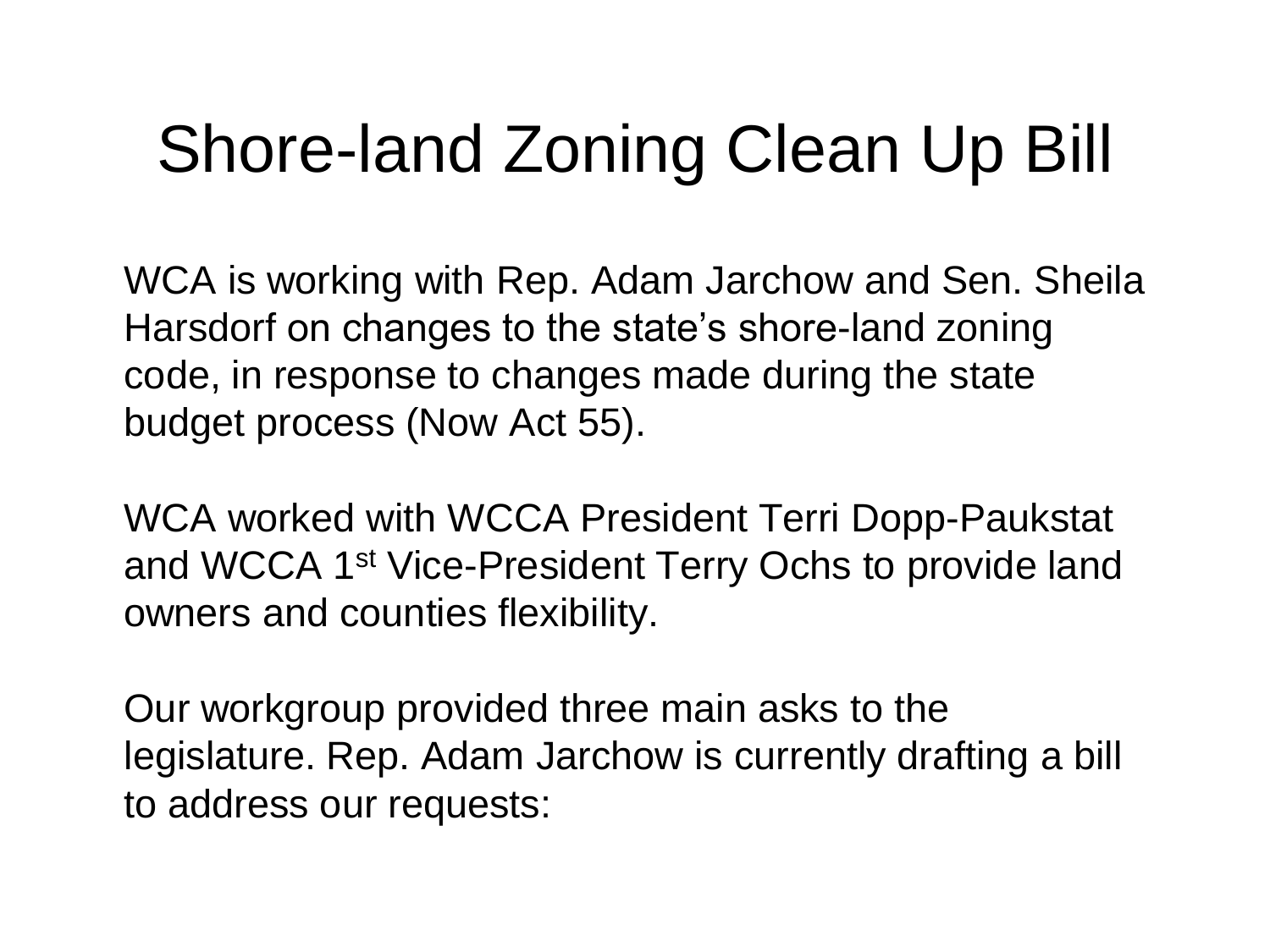## Setbacks

- Counties will continue to use the NR 115, 75 foot setback from the ordinary water mark as a general rule. However, the statues should specify that counties can have flexibility, in the circumstance that an "Existing Developmental Pattern" exists to establish a "median average setback" that may exceed the 75 foot, NR 115 standard if the median average setback in the "Existing Development Pattern" is greater than 75 ft.
- In the absence of an "Existing Development Pattern" the NR 115 standard setback of 75 feet would apply. The justification for this modification is the protection of the viewing corridor and property values of the already existing adjoining structures located with in the "Existing Developmental Pattern" who would be affected negatively by the placement of new structure with a setback of only 75 feet.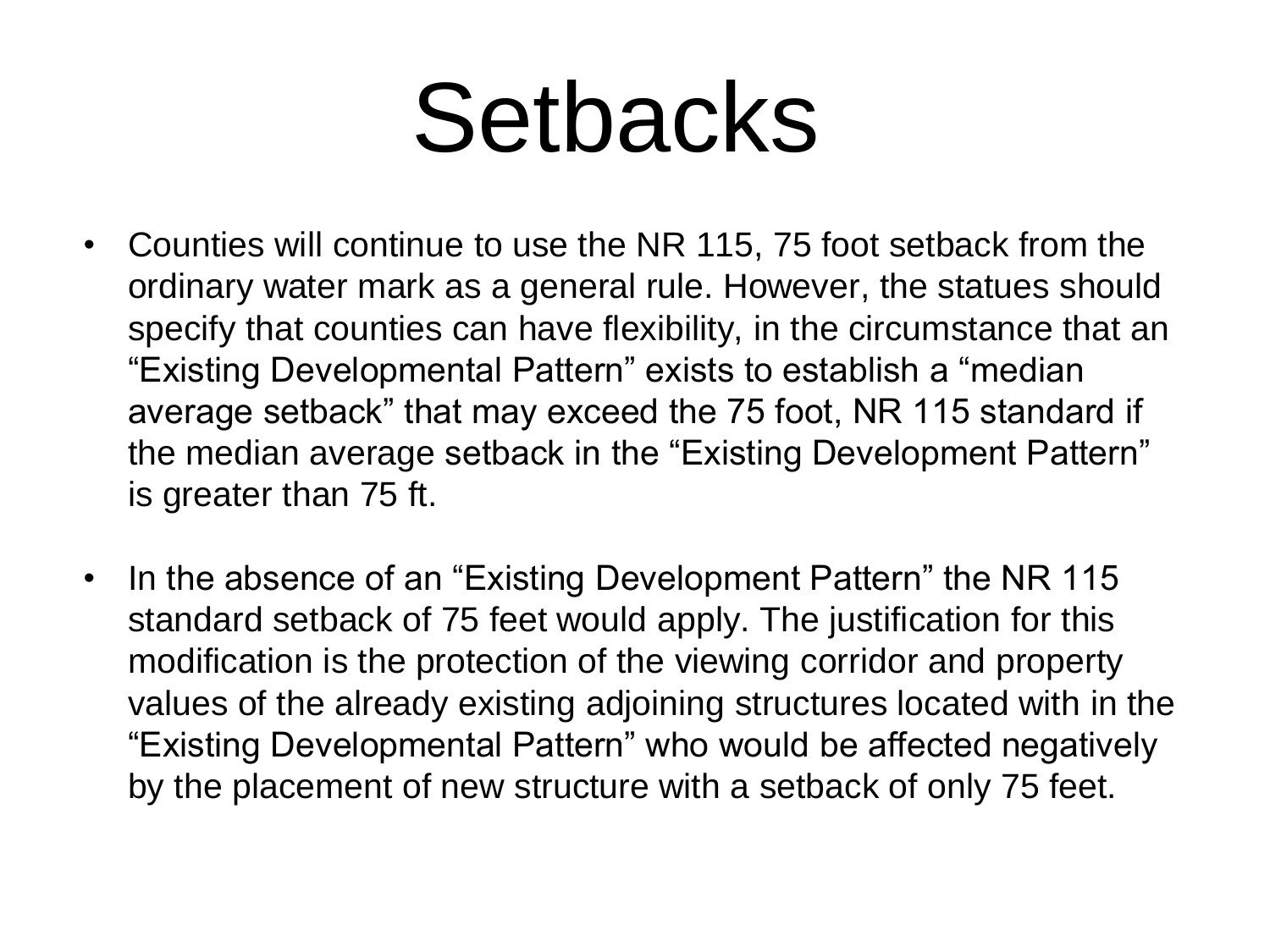# Height Limitations

- Specify that the 35 ft. height limitation be applicable to only the principal structure on a lot. Specify that counties may establish a lower height standard applicable to the non-principal structures on a lot.
- This adjustment would also protect the viewing corridor for adjoining property owners and would allow counties to limit the height of structures such as boathouses, sheds and other non-principal structures below the 35 ft. established standard for the principal structure.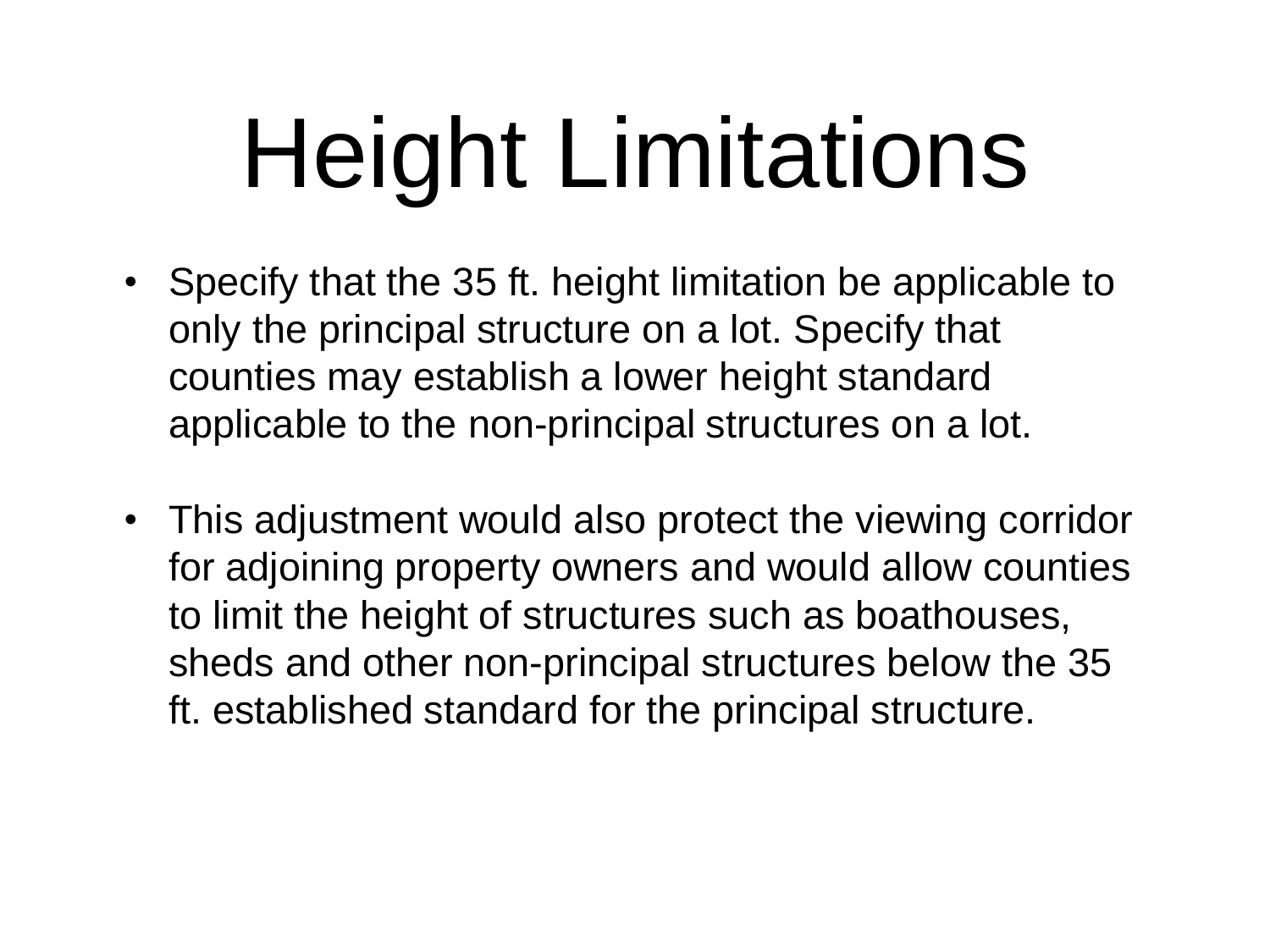## Non-Conforming Structures

- Specify that a non-conforming structure located with-in a 75 ft. setback can be rebuilt with in the original 3 dimensional footprint. The standard enacted with-in ACT 55 would allow for unlimited vertical expansion.
- We are suggesting that the original structure and dimensions be grandfathered and not be allowed unlimited vertical expansion.
- Further, specify that a permit is required so that both the property owner and zoning officials can be assured that they have satisfied all applicable land use standards.